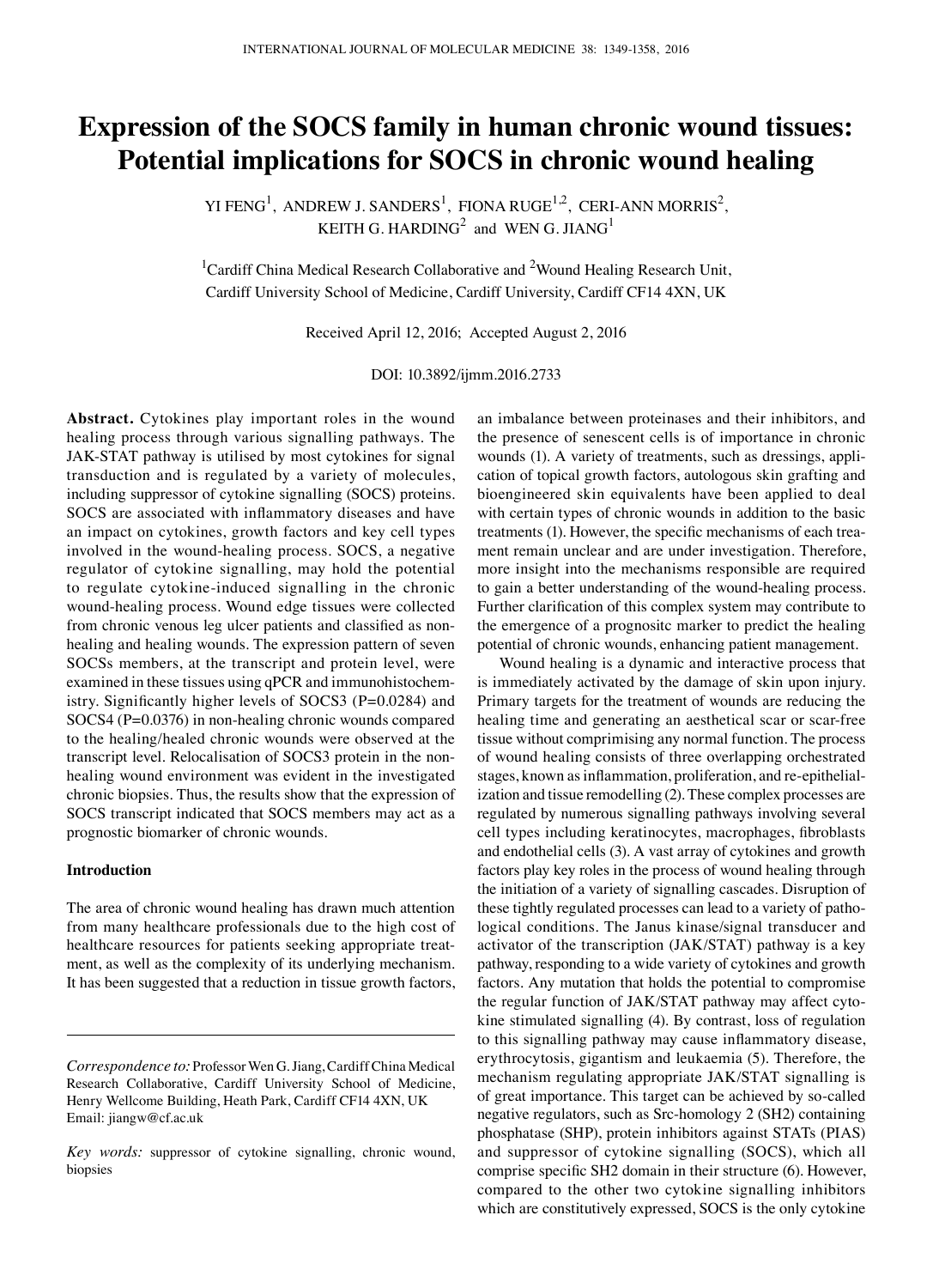inducible inhibitor that may hold the potential to be utilised as a regulator for the dysregulation of cell metabolism.

SOCS protein was origninally identified in 1997 independently by three different groups as SOCS1, the JAK-binding protein (JAB) and the STAT-induced STAT inhibitor (SSI) (7-9). It was subsequently confirmed that all three belong to the SOCS family, which consists of eight members [SOCS1 to 7 and cytokine inducible SH2-containing protein (CIS)] in mammals(10). Generally, there are three major domains contributing to the function of SOCS, identified as a central conserved SH2 domain, a N-terminal domain of variable length and divergent sequence, and a carboxy-terminal, 40-amino-acid module known as SOCS box (11). Some of the structurally related eight SOCS family members are capable of attenuating cytokine signalling by blocking JAK tyrosine kinase activity, competing for a docking site with STAT protein and/or binding to the respective target proteins for subsequent proteosomal degradation (11). Of the eight SOCS family members, CIS/SOCS1 to SOCS3 are the most well characterised, whereas, the precise function of the remaining four SOCS proteins, SOCS4 to 7, have yet to be elucidated due to their extensive expression and inconsistent protein targets (12). However, evidence from existing studies show that SOCS family members can be classified according to their target proteins. CIS/SOCS1 to SOCS3 regulate cytokine receptor signalling through the JAK-STAT pathway, whereas SOCS4 to 7 are associated with the regulation of growth factor receptor signalling (13-15).

The SOCS family members have been found to regulate a number of cytokines and growth factors that are essential in the wound-healing process (16). With the absence of SOCS3, interleukin-6 (IL-6), a proinflammaroty cytokine, acts as an immunosuppressive cytokine that reduces tumour necrosis factor (TNF) induced by lipopolysaccharides (LPSs) (17). Additionally, SOCS3 selectively inhibits the activation of STAT3 signalling by IL-6, but does not influence IL-10‑activated STAT3 signalling due to inefficient binding to the IL-10 receptor. This potentially explains the opposing function of the proinflammatory cytokine IL-6 and the anti-inflammatory cytokine IL-10, and indicates the regulatory role of SOCS3 to IL-6-induced STAT3 signalling, highlighting a potential role for SOCS3 in the treatment of IL-6‑mediated inflammatory diseases (17). The expression of SOCS4 and 5 in HeLa cells is induced at the mRNA level following treatment with epidermal growth factor (EGF), which is frequently induced during the wound-healing process. In addition, either SOCS4 or 5 markedly reduces EGFR expression (13). This result suggests that SOCS4 and 5 may have an effect on EGF signalling through the regulation of EGFR, the respective receptor of EGF. SOCS5 is also capable of reducing the expression level of EGFR in a ligand- and c-Cbl-independent manner to enhance its proteasome degradation. In addition, SH2 and SB domains of SOCS5 are required for the regulation of EGFR, which enables SOCS5 to attenuate EGF-induced signalling by translocating EGFR to intracellular vesicles (13).

The present study examined the transcript expression profile of SOCS1 to 7 in a clinical cohort of healing and nonhealing chronic wounds. This expression was further examined in clinical tissue sections to demonstrate their expression pattern and localisation in these contrasting subtypes of chronic wounds.

# **Materials and methods**

*Tissue collection and processing.* A clinical chronic wound tissue cohort was used in the present study. Tissues were collected from patients attending the University Hospital of Wales Wound Healing Clinic. Wound edge tissues were collected from chronic venous leg ulcer patients following ethics approval from a Local Committee (South East Wales Research Ethics Committee). Wound size was recorded at the time of initial biopsy and was re-measured after 3 months, during which wounds were treated as per best medical treatment. Wounds that had become reduced in size over this period were described as 'healing/healed' (n=20) and those which remained static or grew in size were described as 'non-healing' (n=51) chronic wounds. This cohort has been previously described (18).

Sample biopsies were snap frozen and stored at -80˚C before being placed in liquid nitrogen until required for processing and analysis. The samples were sectioned  $(7 \mu m)$ on a cryostat (Leica Microsystems, Ltd., Milton Keynes, UK), for immunohistochemical (IHC) staining and multiple sections (20  $\mu$ m), were processed for the extraction of RNA, reverse transcription and transcript expression analysis using quantitative polymerase chain reaction (qPCR).

*RNA extraction and reverse transcription.* Multiple sections from the same patient sample biopsy were combined and homogenised in ice-cold TRIzol reagent (Sigma-Aldrich, Poole, UK) using a handheld homogeniser (Cole-Parmer, London, UK). RNA was subsequently extracted following the manufacturer's instructions. Following extraction, RNA was resuspended in diethyl pyrocarbonate (DEPC)  $H<sub>2</sub>O$ and quantified using a spectrophotometer (WPA UV 1101; Biotech Photometer, Cambridge, UK). The samples were then standardised prior to undertaking the reverse transcription reaction using an RT kit (Bio-Rad, Hemel Hemstead, UK) to generate cDNA.

*qPCR.* qPCR was undertaken to analyse transcript expression of the SOCS family members in the chronic healing and non-healing wound samples. This process has been previously described by our laboratory (18,19). In brief, primers were designed for each of the SOCS family members using the Beacon Designer software (Bio-Rad, Hercules, CA, USA). A Z sequence was added to one of each of the primer pairs (ACTGAACCTGACCGTACA), to allow incorporation of the FAM tagged UniPrimer probe (Intergen, Inc., New York, NY, USA) and thus fluorescent detection. Expression of the target sequence was detected in conjunction with an internal standard used to generate a standard curve. The samples were amplified and detected on a StepOnePlus qPCR machine (Life Technologies, Paisley, UK), using qPCR mastermix (iQ supermix; Bio-Rad), with the specific forward primer (10 pM), reverse primer containing the Z sequence (1 pM) and the FAM-tagged UniPrimer probe (10 pM). SOCS family members were detected in conjunction with the cytokeratin 19 (*CK19*) housekeeping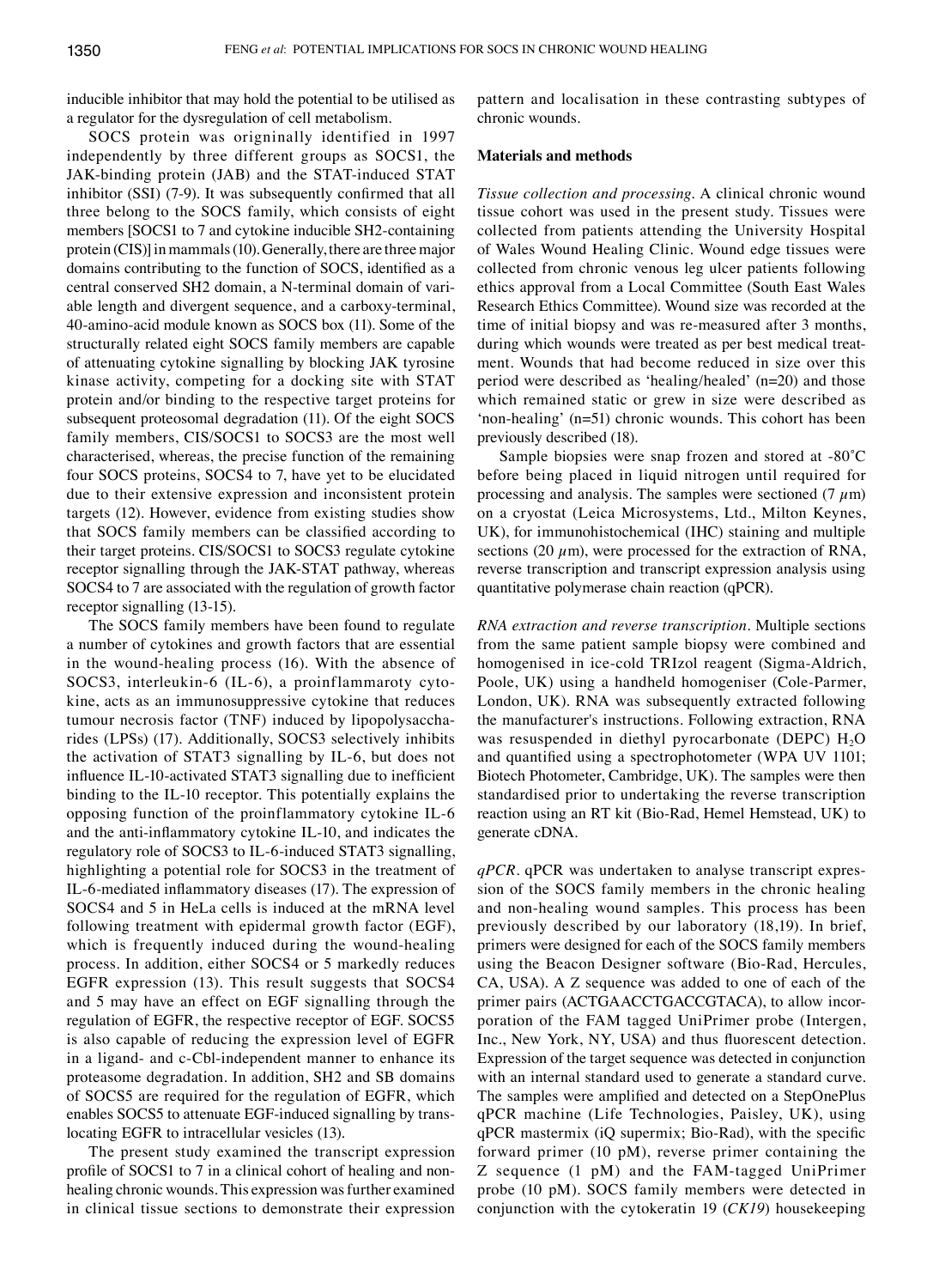| Table I. Primers used in the present study. |  |  |  |
|---------------------------------------------|--|--|--|
|---------------------------------------------|--|--|--|

| Primers           | Forward                 | Reverse                                   |  |
|-------------------|-------------------------|-------------------------------------------|--|
| SOCS <sub>1</sub> | 5'-GATGGTAGCACACAACCAG  | 5'-ACTGAACCTGACCGTACAGAGGAGGAGGAGGAAGGTT  |  |
| SOCS <sub>2</sub> | 5'-GGATGGTACTGGGGAAGTAT | 5'-ACTGAACCTGACCGTACATGGGAGCTATCTCTAATCAA |  |
| SOCS <sub>3</sub> | 5'-TCAAGACCTTCAGCTCCA   | 5'-ACTGAACCTGACCGTACAGTCACTGCGCTCCAGTAG   |  |
| SOCS4             | 5'-GGCAGTGTTTTCCAATAAAG | 5'-ACTGAACCTGACCGTACAAGGTGGGAAAGGACACTTAT |  |
| SOCS <sub>5</sub> | 5'-AGTCAAAGCCTCTCTTTTCC | 5'-ACTGAACCTGACCGTACACATTTTGGGCTAAATCTGA  |  |
| SOCS6             | 5'-CCTTACAGAGGAGCTGAAAA | 5'-ACTGAACCTGACCGTACACGAAAAGAAAAGAACCATC  |  |
| SOCS <sub>7</sub> | 5'-CAGGCCCTGAATTACCTC   | 5'-ACTGAACCTGACCGTACAGAGGTTGCTGCTGCTGCT   |  |
| CK19              | 5'-AGCCACTACTACACGACCAT | 5'-ACTGAACCTGACCGTACATCGATCTGCAGGACAATC   |  |

ACTGAACCTGACCGTACA represents the Z sequence. SOCS, suppressor of cytokine signalling; CK19, cytokeratin 19.

gene and values were subsequently normalised against this gene. Primer details are provided in Table I.

*IHC staining.* Primary antibodies: anti-SOCS1 (sc-9021), anti-SOCS2 (sc-9022), anti-SOCS3 (sc-9023), anti-SOCS4 (sc-68827), anti-SOCS5 (sc-100858), anti-SOCS6 (sc-5608) and anti-SOCS7 (sc-8291 and sc-137241) were purchased from Insight Biotechnology (Wembley, UK). All the antibodies were used at a final concentration of  $2 \mu g/ml$ .

IHC analysis was performed on a subset of chronic wound tissues that included healing/healed (n=10) and non-healed (n=10) biopsies. Staining was performed using a standard avidin-biotin peroxidase technique. In brief, the frozen sections were fixed for 15 min in dried acetone (Thermo Fisher Scientific, Ltd., Loughborough, UK) and then air dried for 15 min. The sections were washed three times in Tris-buffered saline (TBS) for 5 min each, followed by a 30-min permeabilisation wash with 0.1% saponin/TBS (Sigma-Aldrich). Since this reaction is reversible, subsequent washes were performed with 0.1% saponin/TBS. The sections were then incubated with a blocking solution in a humidified box at room temperature (20-22˚C) for 1 h. The blocking solution, which contained 0.1% BSA/0.1% saponin/10% horse serum in TBS, was also used to dilute all subsequent reagents. Excess blocking solution was removed and the sections were incubated with the relevant, previously optimised, primary antibody for 1 h. Following washing with 0.1% saponin/TBS, the sections were then incubated for 30 min with the relevant biotinylated secondary antibody (Vector Laboratories, Peterborough, UK), followed by a 30-min incubation with the avidin-biotin complex (ABC) reagent. The 3,3'-diaminobenzidine (DAB) substrate (5 mg/ml) was used to develop the final reaction product, the sections were rinsed in tap water, counterstained with Gill's hematoxylin (Vector Laboratories), and rehydrated through a series of graded alcohols, cleared in xylene (Thermo Fisher Scientific, Ltd.) and mounted in DPX (Merck Millipore, UK). Negative controls were performed where primary antibody was replaced with wash buffer.

Staining was visualised using a microscope, and the localisation and intensity of staining for each antibody was assessed by two independent investigators, at both the wound edge and an area distal to the wound edge. Intensity of staining was qualitatively graded as strong, moderate or negative.

*Statistical analysis.* Statistical analysis was undertaken using the SigmaPlot 11 statistical software package (Systat Software Inc., London, UK). Data were analysed using a twosample, two-tailed, t-test or a Mann-Whitney test depending on data normality. Values of P<0.05 were regarded as statistically significant.

### **Results**

*Expression levels of seven SOCS family members in healing/healed and non-healing chronic wounds.* The expression levels of seven SOCS family members were quantified in a cohort of venous leg ulcer patients with chronic wounds using qPCR (Fig. 1). The expression of each member of the SOCS family was obtained between healing/healed and non-healing chronic wounds. Compared to healing/healed chronic wounds, the non-healing chronic wound tissues had significantly higher levels of SOCS3 (P=0.0284) and SOCS4 (P=0.0376) transcripts. Similar to the expression levels of SOCS3 and 4, the enhanced expression levels of SOCS1, 2, 5 and 6 were observed in the non-healing chronic wounds compared to the healing/healed chronic wounds. However, the results did not show any significant differences (P>0.05). In contrast to the trend of expression levels in SOCS1 to 6, the expression level of SOCS7 was elevated in the healing/healed chronic wounds when compared to that of the non-healing chronic wounds, albeit the result was not statistically significant (P>0.05).

# *Protein expression levels of seven SOCS family members in chronic tissues*

*SOCS1 staining in chronic tissues.* The IHC analysis revealed the majority of chronic wounds stained positively for SOCS1 protein (15/20 chronic wounds). Expression of SOCS1 was observed in 7/10 healing/healed chronic wounds and 8/10 non-healing chronic wounds, and therefore there were no distinct differences between the two groups. The majority of the positive biopsies expressed moderate levels of SOCS1, with the exception of one non-healing chronic wound where the expression was defined as strong (Fig. 2).

A comparison of SOCS1 expression at the wound edge to that observed distal to the wound (towards normal tissue) revealed that 6/20 biopsies had an increased expression of SOCS1 distal to the wound edge, although no difference was evident between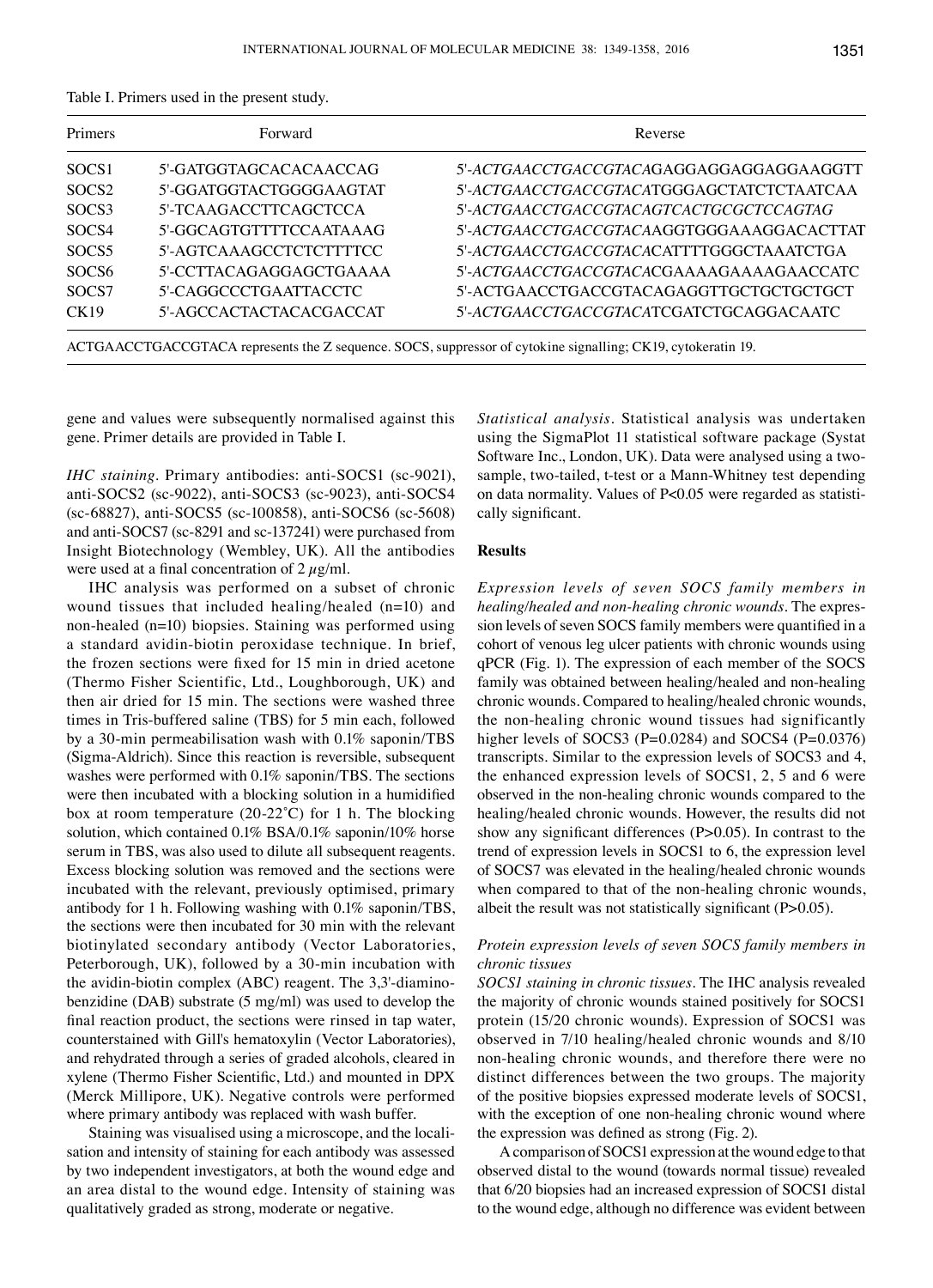

Figure 1. Transcript levels of suppressor of cytokine signalling 1 (SOCS1) (top panel left), SOCS2 (top panel middle), SOCS3 (second panel middle), SOCS4 (second panel right), SOCS5 (top panel right), SOCS6 (second panel left) and SOCS7 (bottom panel) in wound tissues. The expression of each SOCS family is normalised by the expression of cytokeratin 19 (CK19), \* P<0.05.

the healing/healed and non-healing groups (3/10 healing/healed and 3/10 non-healed). Generally, in the chronic wounds, diffuse cytoplasmic staining was observed in the mature keratinocytes of the epidermis, although increasing nuclear and cytoplasmic intensity in the basal layer distal to the wound edge was identified. Most blood vessels were weakly positive for SOCS1 in all the biopsies analysed. Positive staining was also observed in the dermal inflammatory infiltrate of some biopsies, but dual fluorescent staining was required to determine whether these were T-lymphocytes, macrophages, fibroblasts or other cells.

*SOCS2 staining in chronic tissues.* SOCS2-positive staining was found in 17/20 chronic wound biopsies studied, 8/10 healing/healed and 9/10 non-healing biopsies, respectively. The majority of these positively stained biopsies exhibited SOCS2 expression of moderate intensity, albeit 3/20 revealed stronger intensity (2/10 healing/healed, 1/10 non-healing) (Fig. 3). Three of the positively stained biopsies showed SOCS2 expression in the dermal cell infiltrate, while no expression was observed in the epidermis.

SOCS2 protein expression was uniform throughout the whole biopsy, with only four chronic wounds showing differences between the wound edge and distal to the wound (3/10 healing/healed, 1/10 non-healing). Within the healing/healed subset, two of these biopsies showed an increased expression distal to the wound edge, whereas the other subset demonstrated an increased SOCS2 in the dermal infiltrate directly below the leading migratory epidermis (which was negatively stained).

Expression of SOCS2 protein was generally observed as diffuse cytoplasmic in mature keratinocytes, or nuclear in the lower keratinocytes of the basal layer. Membranous staining was observed in the very mature keratinocytes of some biopsies.

*SOCS3 staining in chronic tissues.* Positive SOCS3 staining was observed in the non-healing chronic wounds (10/10), and in the majority of healing/healed chronic wounds (8/10). Most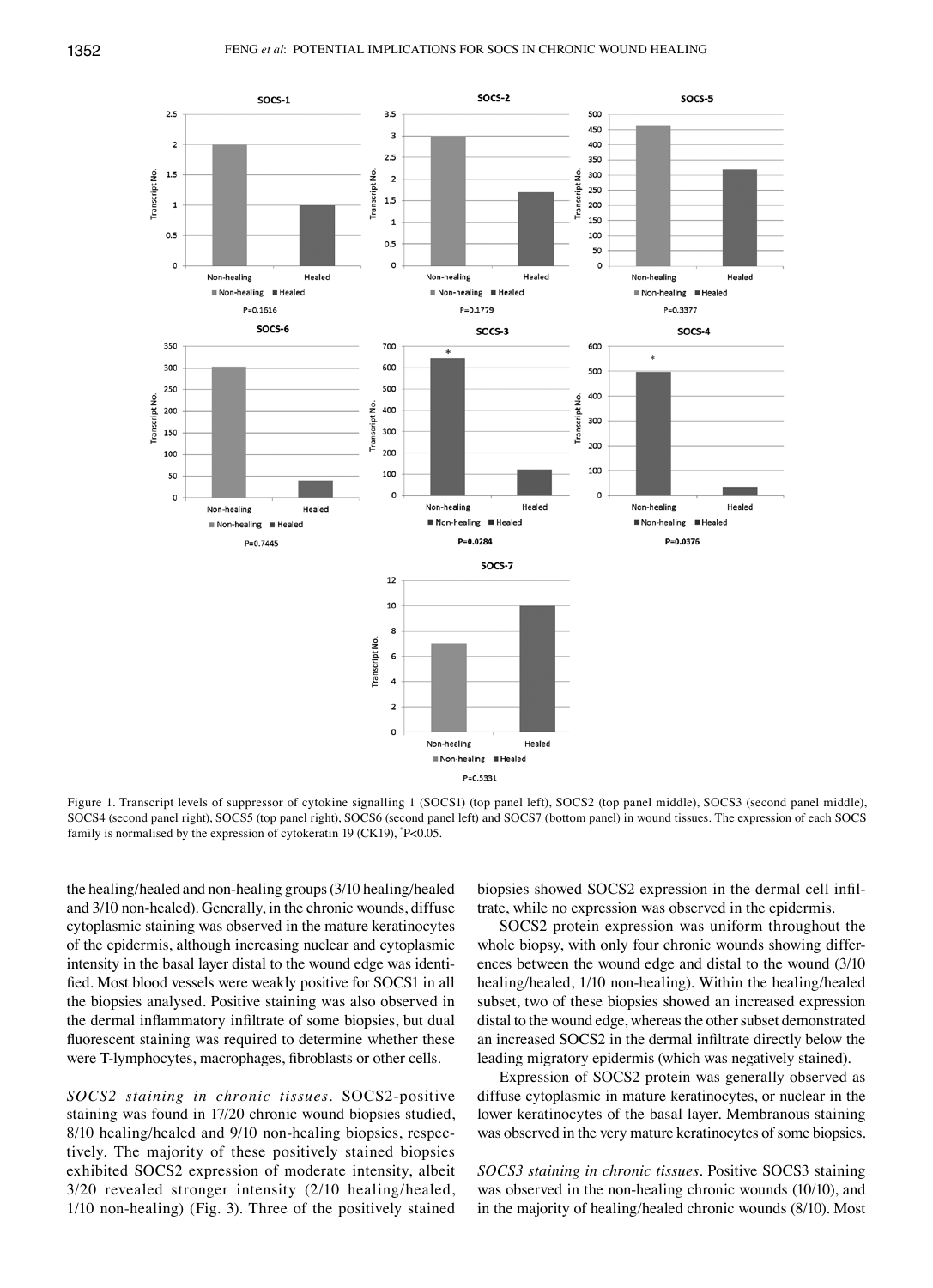

Figure 2. Immunohistochemical (IHC) evaluation of the suppressor of cytokine signalling 1 (SOCS1) protein in healing/healed wounds (top two panels) and non-healing wounds (bottom three panels). Each group shows representative images from collected biopsies, showing moderate SOCS1 staining and different protein distribution between wound edge and distal areas at two magnifications (x10 and x20). Representative images of non-healing sections demonstrate areas of strong and moderate staining as well as protein distribution (bottom panels).



Figure 3. Immunohistochemical (IHC) evaluation of the suppressor of cytokine signalling 2 (SOCS2) protein in healing/healed wounds (top three panels) and non-healing wounds (bottom three panels). Each group shows representative images from the collected biopsies demonstrating strong staining, moderate staining and different protein distribution between wound edge and distal area at two magnifications (x10 and x20) within the sections.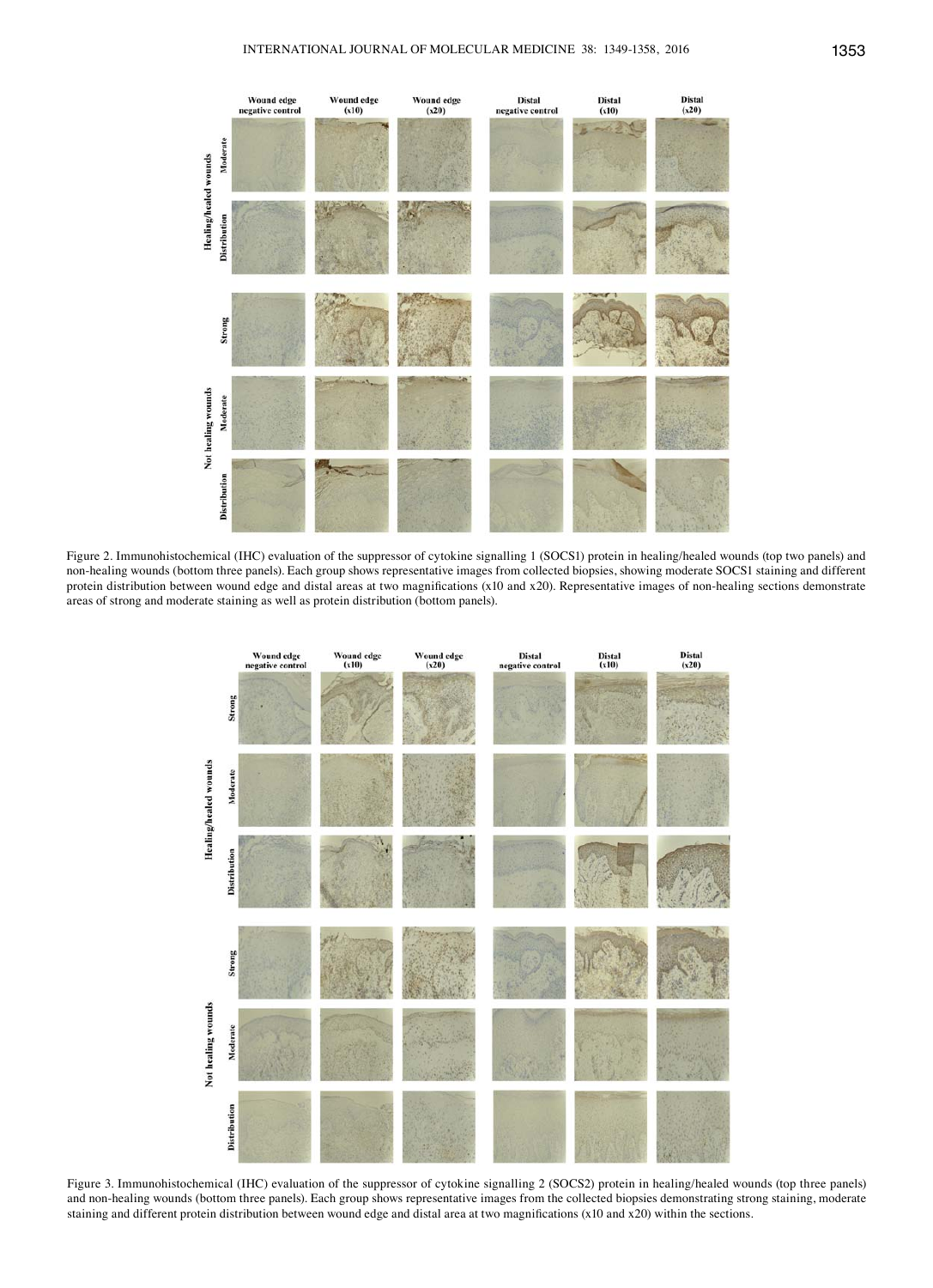

Figure 4. Immunohistochemical (IHC) evaluation of the suppressor of cytokine signalling 3 (SOCS3) protein in healing/healed wounds (top three panels) and non-healing wounds (bottom three panels). Each group shows representative images from the collected biopsies, demonstrating strong staining, moderate staining and different protein distribution between wound edge and distal area at two magnifications (x10 and x20) within the sections.

of the positively stained biopsies exhibited SOCS3 staining of moderate intensity (5/10 healing/healed, 8/10 non-healing), but strong staining was observed in 3/10 healing/healed and 2/10 non-healing wounds (Fig. 4).

Five of the chronic wounds studied showed increased expression of SOCS3 protein in the epidermis distal to the wound edge, and interestingly the majority of these were non-healing chronic wounds (1/10 healing/healed, 4/10 non-healing), suggesting a trend of increased expression and relocalisation of SOCS3 in the non-healing wound environment. The remaining 15/20 chronic wounds studied had uniform epidermal staining throughout the biopsies.

SOCS3 expression was seen as diffuse cytoplasmic staining in the mature keratinocytes or nuclear in the lower basal and suprabasal layers, particularly distal to the wound edge. Many inflammatory cells within the dermis also expressed SOCS3, particularly below the leading wound edge (migratory epidermis) and around the blood vessels.

*SOCS4 staining in chronic tissues.* The SOCS4 protein expression was observed in almost all the chronic wound biopsies studied (18/20), and no distinct differences were evident between the two subsets (9/10 healing/healed, 9/10 non-healing). The majority of chronic wounds had uniform staining of moderate intensity throughout the biopsies (16/20), and only two samples exhibited increased (strong) staining for SOCS4 (1/10 healing/healed, 1/10 non-healing) (Fig. 5).

Increased expression of SOCS4 distal to the wound edge was evident in 5/10 chronic wounds examined, and this was observed in the healing and non-healing wounds (3/10 healing/healed, 2/10 non-healing).

SOCS4 expression was mostly localised to the nucleus of the lower basal and suprabasal cells of the epidermis, but diffuse cytoplasmic staining was also observed in the very mature upper keratinocyte layers.

*SOCS5 staining in chronic tissues.* Staining of SOCS5 protein was generally less compared to that observed for the other SOCS proteins, but was obseved in almost all the chronic wounds studied (8/10 healing/healed, 8/10 non-healing) (Fig. 6). Uniform expression was observed in the two subsets, albeit 2/10 non-healing biopsies showed an increased SOCS5 expression distal to the wound edge. SOCS5 staining was mainly cytoplasmic, and observed in all the layers of the epidemis.

*SOCS6 staining in chronic tissues.* SOCS6 protein expression was observed in 12/20 chronic wounds, equally in the healing/healed (6/10) and non-healing chronic wounds (6/10). The IHC analysis revealed the staining to be of moderate intensity in most biopsies (5/10 healing/healed, 5/10 non-healing),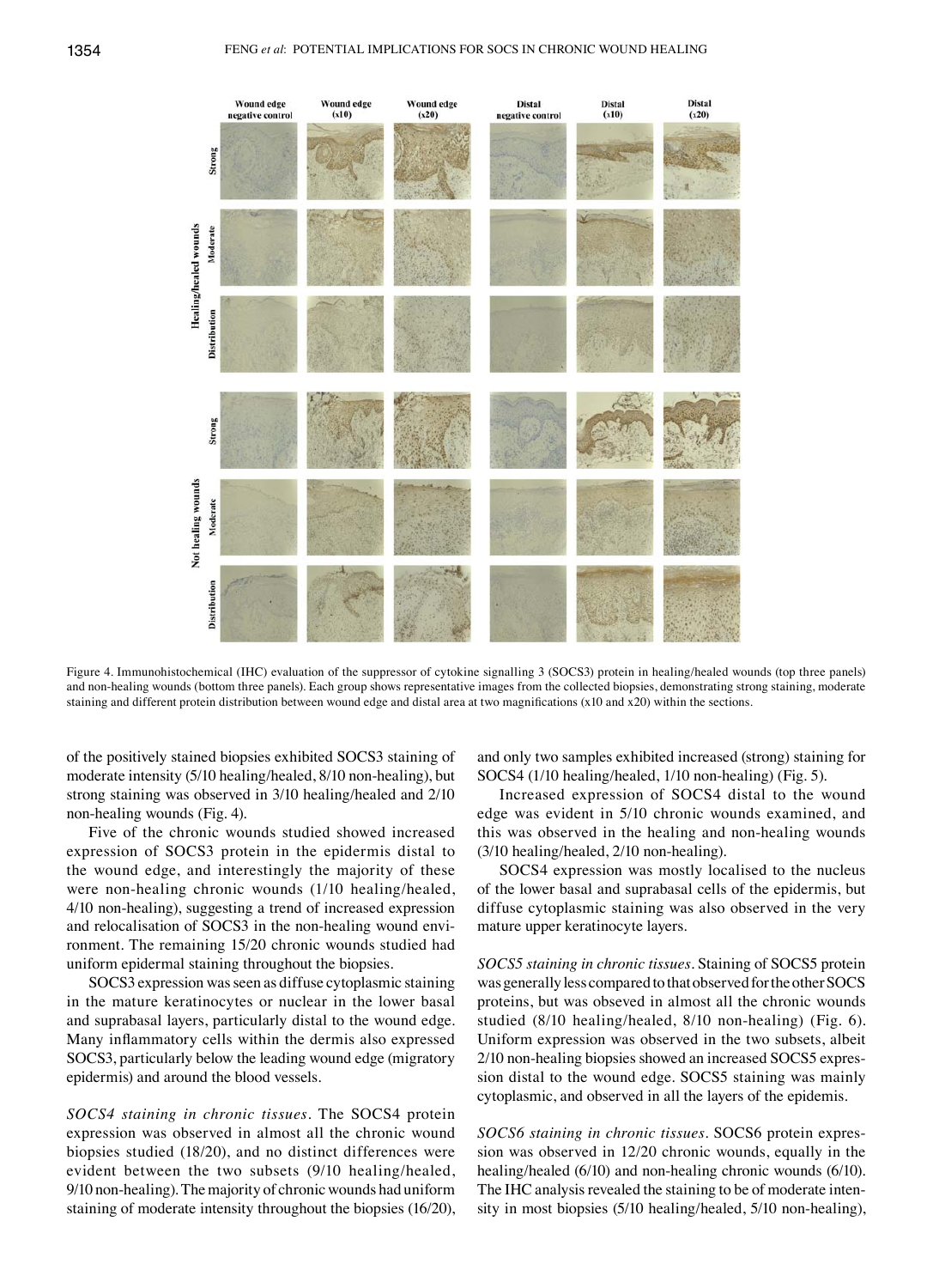

Figure 5. Immunohistochemical (IHC) evaluation of the suppressor of cytokine signalling 4 (SOCS4) protein in healing/healed wounds (top three panels) and non-healing wounds (bottom three panels). Each group shows representative images from the collected biopsies, which are strong staining, moderate staining and different protein distribution between wound edge and distal area at two magnifications (x10 and x20) within the sections.



Figure 6. Immunohistochemical (IHC) evaluation of the suppressor of cytokine signalling 5 (SOCS5) protein in healing/healed wounds (top one panel) and non-healing wounds (bottom two panels). The top panel shows representative images of moderate staining detected for SOCS5 in 10 collected healing/healed biopsies. The bottom two panels show representative images from collected non-healing biopsies, demonstrating moderate staining and different protein distribution between wound edge and distal area at two magnifications (x10 and x20) within the sections.

with only two biopsies showing particularly stronger expression of SOCS6 (1/10 healing/healed, 1/10 non-healing (Fig. 7).

Increased SOCS6 expression was identified in the epidermal layers distal to the wound edge in 4/20 biopsies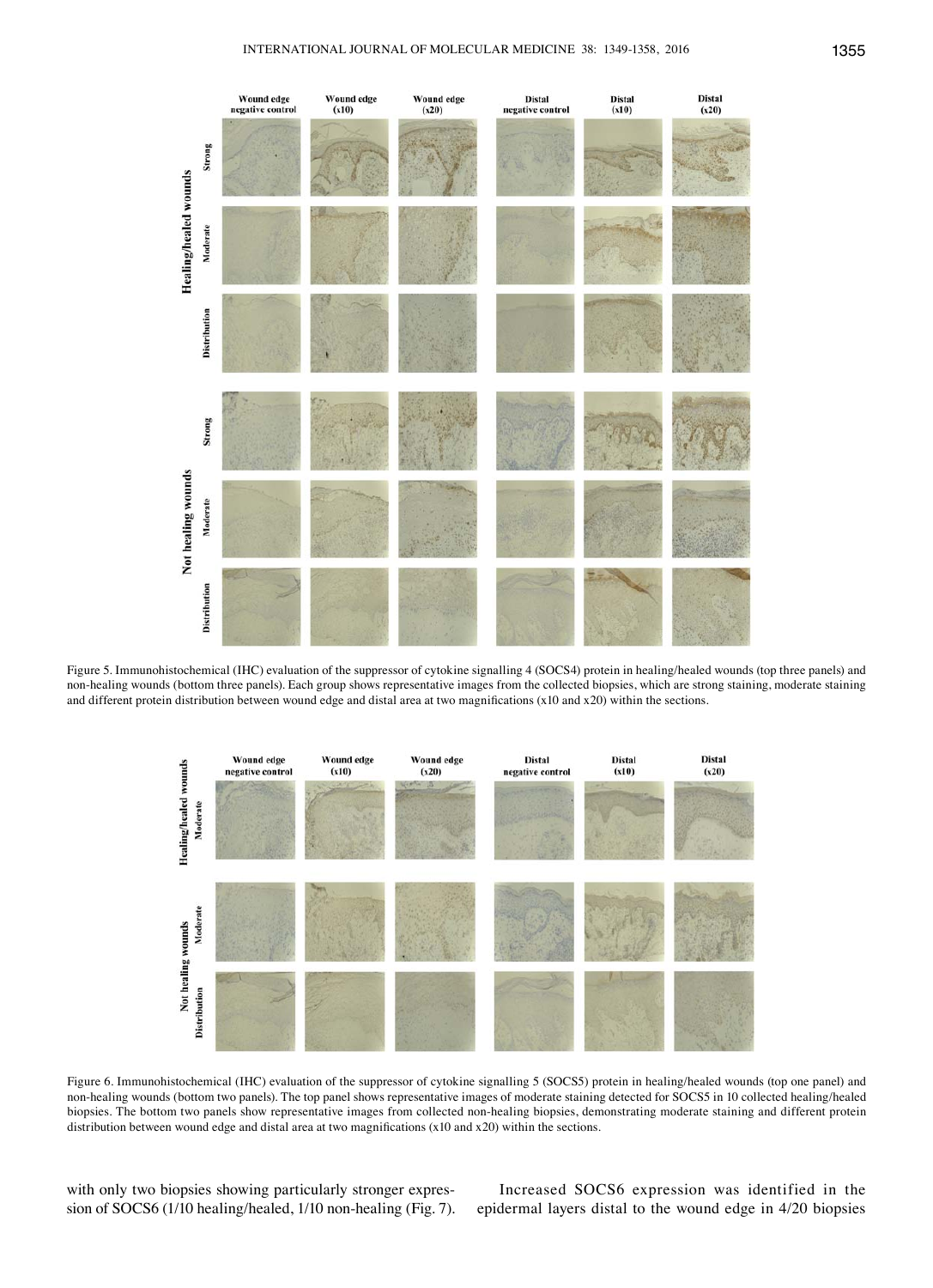

Figure 7. Immunohistochemical (IHC) evaluation of the suppressor of cytokine signalling 6 (SOCS6) protein in healing/healed wounds (top three panels) and non-healing wounds (bottom three panels). Each group shows representative images from the collected biopsies, demonstrating strong staining, moderate staining and different protein distribution between wound edge and distal area at two magnifications (x10 and x20) within the sections.

examined (2/10 healing/healed, 2/10 non-healing), although the remaining biopsies showed uniform staining throughout the tissue samples.

The nucleus of basal and suprabasal keratinocyte cells were particularly positive for SOCS6. However, cytoplasmic staining in other layers was also observed.

*SOCS7 staining in chronic tissues.* SOCS7 expression was examined throughout the healing/healed and the non-healed chronic wound tissue sections. The sections demonstrated no significant staining profiles when tested with either of the two antibodies available within our laboratories (data not shown). Thus, this molecule appears to demonstrate weak to no expression in the tissues tested in the present study.

## **Discussion**

Cytokines play important roles in the wound-healing process by attracting inflammatory cells, inducing cell proliferation, differentiation and maturation through various signalling pathways (2,3). Due to these essential roles, some cytokine intervention therapies, such as the usage of platelet-derived growth factor (PDGF) for non-infected foot ulcers, have been licensed and clinically used on diabetic patients (1). However, the mixed presence of cytokines and growth factors at the wound site is concentration- and time-dependent. Therefore, more focused therapies using multiple cytokines and growth factors and/or in a time‑specific manner may provide an effective strategy. Such strategies are beginning to be realised and one therapeutic method, termed cytokine gene therapy, has shown the ability to topically deliver strategic cytokines and growth factors at precise time points during the wound-healing process and demonstrates effectiveness in improving the healing of the wounds that have specific genetic defects (20,21). Given the significance of cytokine signalling in wound healing, dysregulation of such signalling may enhance the risk of pathologic and abnormal conditions, potentially leading to delayed healing or non-healing chronic wounds. The JAK-STAT pathway is utilised by most cytokines for signal transduction and is subject to regulation by a number of other molecules including SOCS proteins (5). Therefore, the aim of the present study was to assess the expression pattern of the seven SOCS family members within a clinical cohort of healing and non-healing chronic wounds to examine their potential to act as biomarkers for predicting healing progression.

Our present data, involving the screening of a clinical cohort for the transcript expression of seven SOCS members, show that differences in expression of SOCS family members were observed between the healing/healed and non-healing chronic wounds. Notably, significant differences were obtained for the expression of SOCS3 and 4 between the two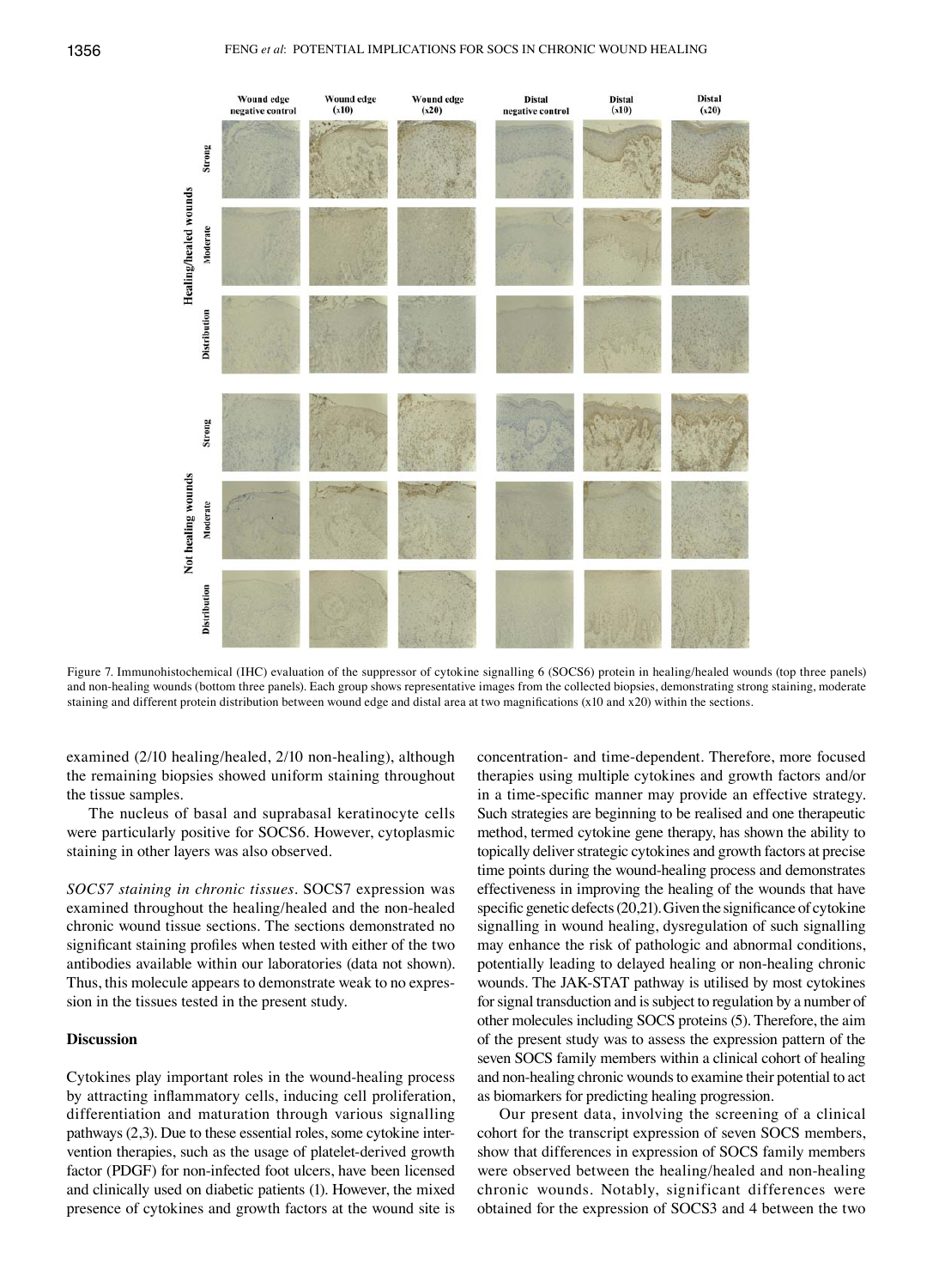groups of chronic wounds. In addition, gene level screening performed in the present study suggested that higher, albeit not significant, expression of SOCS1, 2, 5 and 6 in chronic venous leg ulcer patients may indicate poor healing prognosis, whereas a decreased expression of SOCS7 transcript may suggest higher healing potential. However, the low levels of SOCS7 protein expression detected in our study may limit this significance and requires further clarification. Additionally, screening seven members of the SOCS family in chronic wound biopsy sections using IHC analysis did not reveal any obviously distinct differences between the non-healing and healing/healed chronic wounds and in some ways contrasts our transcript analysis. These differences may be due to the smaller subset of samples used in the IHC analysis than in the qPCR analysis. The discrepancy may also have arisen due to the qualitative nature of the IHC study or may be some aspect of post-transcriptional regulation.

SOCS family members have been previously linked to inflammatory disorders and diseases. For example, studies on SOCS1‑deficient mouse models have suggested that SOCS1 is an important modulator of interferon-γ (IFN-γ) and allows it to exert protective effects without the risk of hyper-response to viral infection (22). Some of the biopsies in the current study had positive SOCS1 staining in the dermal inflammatory infiltrate. Such results suggested that SOCS1 helps inflammatory cell infiltrate, leading to a prolonged inflammation phase, a major cause of chronic wounds (2). However, dual fluorescent staining may be required to identify whether these positively stained cells were T-lymphocytes, macrophages, fibroblasts or other cells.

SOCS3, acting as an anti-inflammatory regulator, mediates IL-6-gp130 signalling by preventing the activation of STAT3 in macrophages (23,24). Given that chronic inflammatory diseases are promoted by IL-6 and IL-6-related cytokine-mediated STAT3 pathways, and that the expression of SOCS3 is able to inhibit STAT3 activation, it appears that SOCS3 holds the potential to regulate inflammatory diseases related to IL-6 activation (25). Additionally, SOCS3 was found to be a negative regulator of IFN-γ-induced signalling through the suppression of activated STAT1 (26). In the present study, SOCS3 expression was observed in the cytoplasmic region of mature keratinocytes or the nuclear region in the lower basal and suprabasal layers, particularly distal to the wound edge. SOCS3 expression was also found in inflammatory cells in the dermis below the migratory epidermis and around blood vessels in chronic wound biopsies. This differential SOCS3 expression pattern over different areas of the wound biopsies may indicate a differential regulatory role for SOCS3 in different stages of the wound healing process, although further investigation is required to identify the specific molecule(s) or downstream signalling pathway(s) that may be regulated by SOCS3.

Concerning SOCS5, findings of *in vitro* studies on the development of helper T cells suggest that this protein is involved in impairing IL-4-induced STAT6 activation by preferentially interacting with the IL-4 receptor, irrespective of receptor tyrosine phosphorylation. The development of helper T2 (Th2) cells is known to be regulated by cytokine signalling through the IL-4 receptor. Therefore, SOCS5 may act as a negative regulator of Th2 development by blocking IL-4 signalling (27). There was only moderate staining for SOCS5 protein in the healing/healed and non-healing chronic wound biopsies compared to that of the other SOCS family members examined in the present study. This result suggests a lower expression pattern of SOCS5 in chronic wound healing relative to the other members. Additionally, SOCS5 staining was mainly observed in the cytoplasmic region in all the layers of the epidemis, which may indicate its regulatory role in keratinocyte behaviour during wound healing.

Furthermore, the proliferation and re-epithelialization phases of wound healing consist of neoangiogenesis, granulation tissue formation, extracellular matrix deposition and re-epithelialization (2). Keratinocytes are important in this stage through the function of migration, proliferation and differentiation. They are defined as major cell components of the epidermis, not only for the function of barrier maintenance, but for its restoration following injury (28). Dysregulation of keratinocyte migratory function is associated with the clinical phenotype of chronic non-healing wounds (29). Direct evidence indicates that SOCS proteins may hold the potential to influence the wound‑healing process by regulating the wound site resident cell function. Studies have shown that keratinocyte proliferation and migration are strongly disturbed by the presence of SOCS3, which contributes to impaired wound healing (30), whereas the exacerbated inflammation that characterises chronic wounds is shown to be associated with the overexpression of SOCS3 (31). This evidence may explain the significantly increased expression of SOCS3 transcript levels in the non-healing chronic wound biopsies compared to that in the healing/healed chronic wound biopsies, indicating the upregulation of SOCS3 in non-healing chronic wounds. The IHC staining results on the profile of SOCS3 protein expression, and the distinct proportion (1:4) of the increased SOCS3 protein expression in the epidermis distal to the wound edge throughout 20 chronic wound biospies (1/10 healing/healed, 4/10 non-healing) are noteworthy. They suggest loss of SOCS3 expression on the leading migratory epidermis in the healing/healed chronic wound and/or the relocation of SOCS3 protein between healing/healed and non-healing chronic wounds.

Taken together, SOCS proteins are attractive molecules that may act as novel biomarkers and/or therapeutics to manage chronic wounds, although additional study is required to fully elucidate this role. Thus, establishment of a larger cohort of these tissues, as well as exploring SOCS function and expression across acute and chronic wound tissue and normal skin is required. Additionally, future investigations are required, using *in vitro* and *in vivo* models, to determine the potential functional traits of SOCS3 and 4 in representative cell types which play essential roles in the wound-healing process. Such studies may provide additional detail with regard to the precise nature of the SOCS family in the wound-healing process and their true potential to act as novel strategies to combat and manage wound chronicity.

### **Acknowledgements**

The present study was supported by GlaxoSmithKline and Cancer Research Wales.